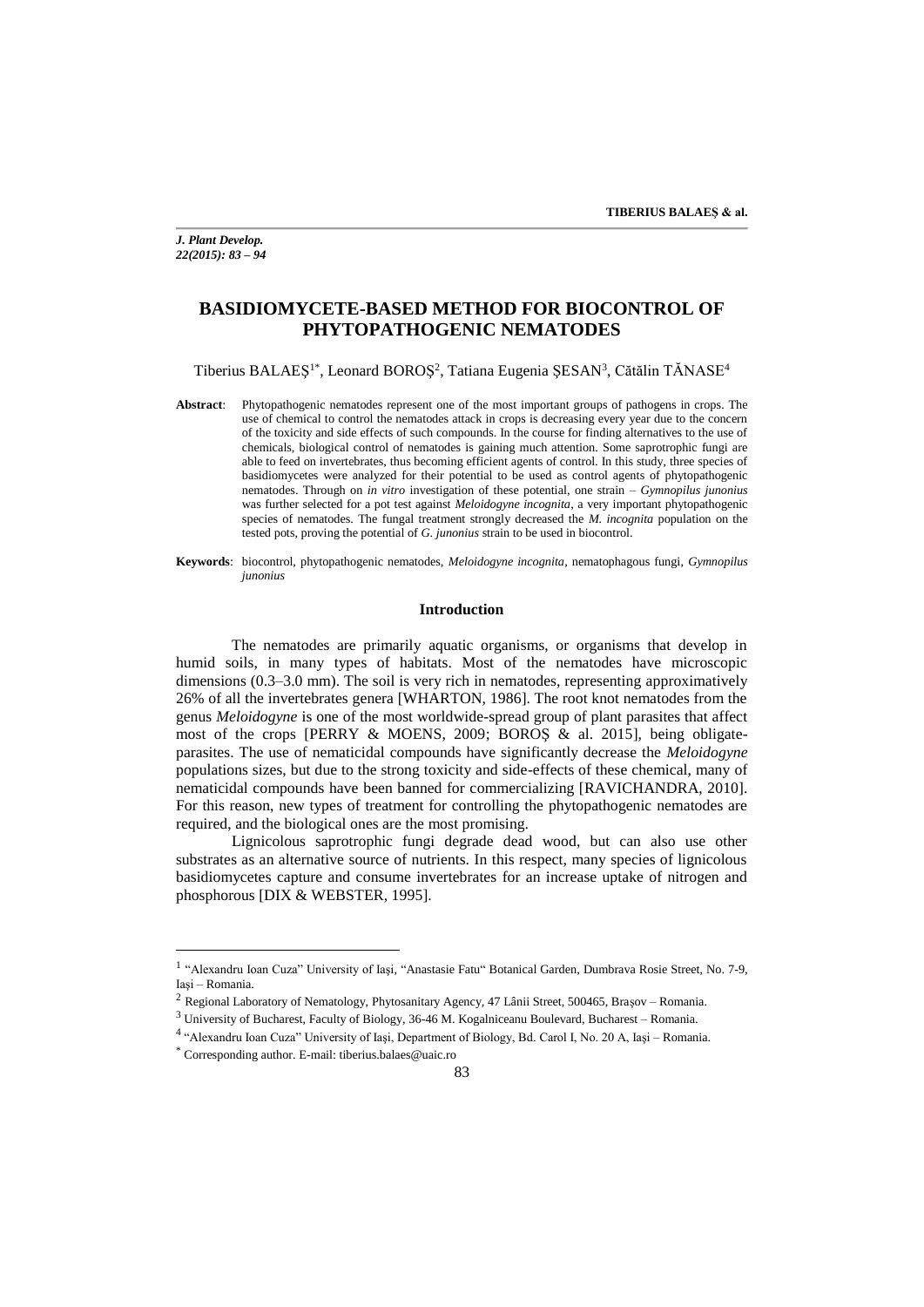Although most of the studies on biocontrol of nematodes involved imperfect nematophagous specialized fungi [YANG & al. 2007], the effectiveness of these species is limited due to their reduced development in agricultural soils. In this respect, the basidiomycete species appear to be better adapted to agricultural environment, many of these species having the ability of colonizing nematodes [KUMAR & KAVIYARASAN, 2012; LI & al. 2007; TRUONG & al. 2007; TZEAN & LIOU, 1993]. The involved mechanisms are either biological, based on specialized structures used for actively capturing nematodes [LUO & al. 2004; KARASIŃSKI, 2013; TRUONG & al. 2007] or biochemical ones, with the secretion of nematicidal compounds [DONG & ZHANG, 2006; LIU & al. 2008].

When nutrients are available in large quantities, the carnivory of fungal species involved do not occur. However, in the agricultural soils, the characteristic substrata for lignicolous fungi are missing, but the mycelium develops in vegetative form, using different organic compounds as sources of nutrients. In a previous study concerning the potential of basidiomycetes in biocontrol of nematodes (*in press, corrected proof*) we have tested 68 strains of basidiomycetes for selection of strains with high potential of capturing / killing nematodes. Three saprotrophic species of fungi – *Gymnopilus junonius*, *Fomitopsis pinicola* and *Daedalea quercina* proved a strong efficiency in colonizing nematodes cadavers when the medium was low in nutrients.

In the present study, we have analyzed three species o lignicolous basidiomycetes for their potential as biological control agents. The most promising strains, *G*. *junonius* was selected for further investigations against phytopathogenic nematodes – *Meloidogyne incognita.* The obtained data suggest a biochemical mechanism involved, as *Gymnopilus junonius* produces gymnopillins, gymnoprenol and related products [KUSANO & al. 1986] with various biological effects, such as antibacterial  $[AL-FATIMI \& al. 2013]$ , antimycotic [VAHIDI & al. 2006] and cytotoxicity against different types of animal cells [KAYANO  $\&$ al. 2004; TOMASI & al. 2004].

Our results proved a good potential of *G. junonius* strain for the production of nematicidal compounds, opening new perspectives in biocontrol of phytopathogenic nematodes.

## **Materials and methods**

#### *Fungal strains and nematodes*

The tested fungal strains: *Daedalea quercina*, *Fomitopsis pinicola* and *Gymnopilus junonius*, previously isolated from fruit bodies [BALAEŞ & TĂNASE, 2012] belong to the Culture Collection of Fungal Research Laboratory (RECOSOL), Faculty of Biology, Alexandru Ioan Cuza University of Iasi. The nematode species – *Steinernema feltiae* was purchased as a commercial available product, Entonem® (Koppert B.V, The Netherlands). The product consists in a powder with juveniles at the same stage of development. A suspension of approximatively 10,000 individuals per milliliter was prepared in distilled sterile water and used for inoculation. The phytopathogenic nematodes – *Meloidogyne incognita*, was obtained from the collection of Regional Laboratory of Nematology – Brasov, Romania [BOROŞ & al. 2015]. The juvenile nematodes (second stage,  $J_2$ ) were extracted from tomatoes roots of 12 weeks old and treated with 1% streptomycin sulfate for 3 minutes.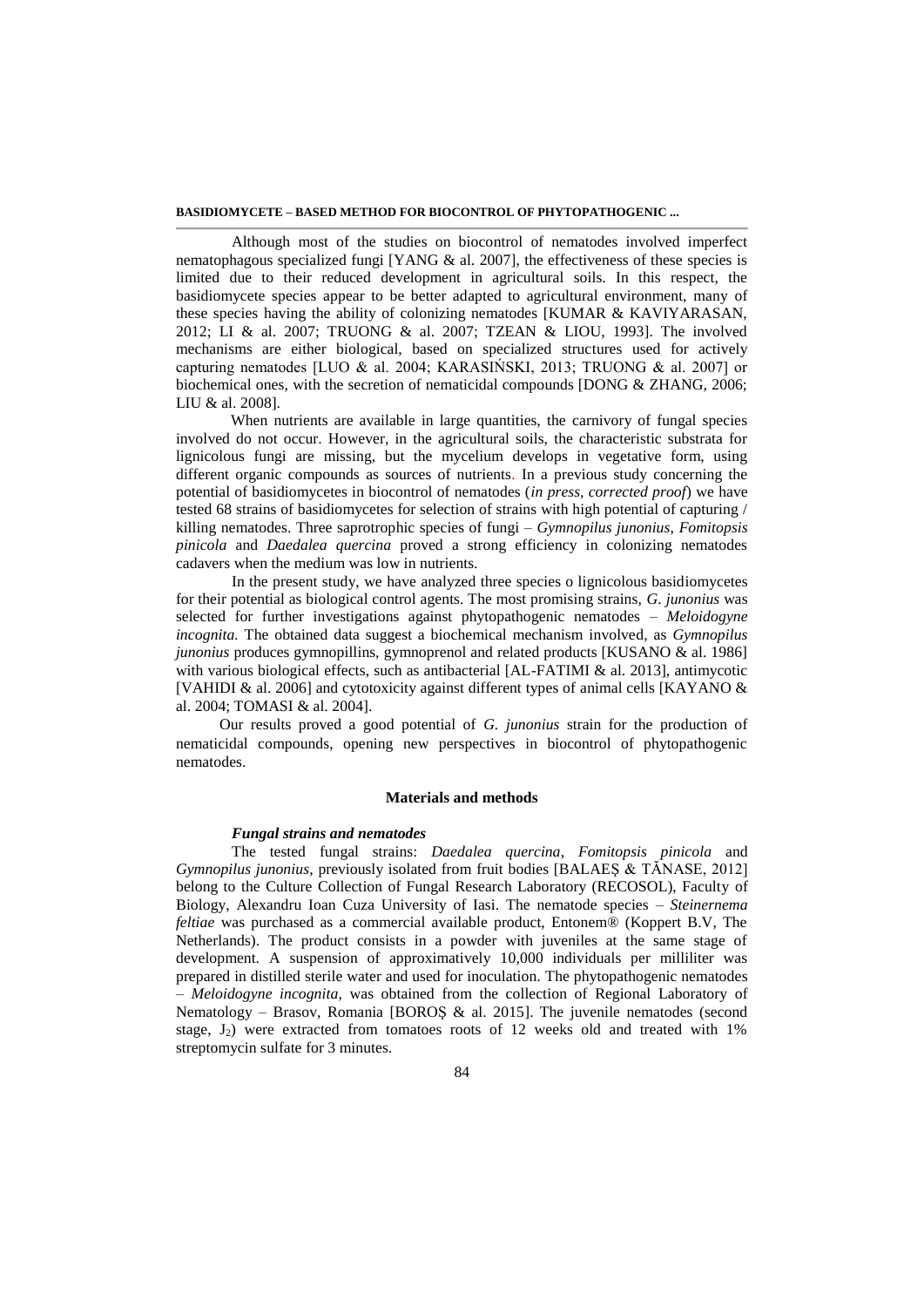#### *Media and cultures*

All the media have been prepared using reagents of analytical grade. An organic medium was used for preparation the inoculum used in all experiment  $(L^{-1})$ : glucose 8 g, malt extract 20 g, yeast extract 2 g, peptone 2 g, agar 15 g. Except when stated, no other minerals have been added to the media composition. Sterilization of media was done using a 75 liters upright model autoclave (Raypas, Barcelona, Spain), at 120 ºC. The pH was adjusted at value 5.5, with hydrochloric acid 0.1 M or potassium hydroxide 0.1 M, using an electronic pH/ion-meter (model INOLAB, WTW, Weilheim, Germany).

*Influence of carbon and nitrogen sources.* For testing the influence of the carbon and nitrogen sources over the colonization of nematodes by the fungal mycelium, eight types / concentrations of carbon sources (C1-C8) and seven for nitrogen sources (N1-N7) have been used (Tab. 1) in solidified media (15 g agar  $L^{-1}$ ).

| <b>Media</b>   | $C(g L^{-1})$  | $N(g L^{-1})$           | Mycelium development (cm radius) |             |             |  |
|----------------|----------------|-------------------------|----------------------------------|-------------|-------------|--|
|                |                |                         | D. quercina                      | F. pinicola | G. junonius |  |
| C1             | sucrose $(2)$  | peptone $(0.5)$         | 1.7                              | 1.8         | 2.2         |  |
| C <sub>2</sub> | maltose $(2)$  | peptone $(0.5)$         | 4.0                              | 4.1         | 3.2         |  |
| C <sub>3</sub> | sorbitol $(2)$ | peptone $(0.5)$         | 1.6                              | 3.0         | 1.6         |  |
| C <sub>4</sub> | starch $(2)$   | peptone $(0.5)$         | 2.4                              | 4.5         | 3.1         |  |
| C5             | glucose $(1)$  | peptone $(0.5)$         | 3.0                              | 4.5         | 2.4         |  |
| C6             | glucose $(3)$  | peptone $(0.5)$         | 4.5                              | 4.1         | 4.1         |  |
| C7             | glucose $(5)$  | peptone $(0.5)$         | $4.5*$                           | 4.2         | 4.5         |  |
| C8             | glucose $(7)$  | peptone $(0.5)$         | $4.5*$                           | 4.2         | 4.5         |  |
| N1             | glucose $(2)$  | peptone $(0.5)$         | 4.0                              | 4.1         | 4.0         |  |
| N2             | glucose $(2)$  | peptone(1)              | 4.1                              | 4.2         | 4.1         |  |
| N3             | glucose $(2)$  | peptone(2)              | 2.3                              | 4.0         | 3.1         |  |
| N <sub>4</sub> | glucose (2)    | peptone $(4)$           | 2.2                              | 3.1         | 2.4         |  |
| N <sub>5</sub> | glucose $(2)$  | ammonium sulphate (0.5) | 4.1                              | 3.7         | 4.0         |  |
| N6             | glucose $(2)$  | urea $(0.5)$            | 3.5                              | 4.0         | 2.4         |  |
| N7             | glucose $(2)$  | sodium nitrate (0.5)    | 4.0                              | 3.7         | 4.5         |  |

Tab. 1. Composition of nutrient media used for screening of C and N sources

\*the mycelium reached the edge of plate prior to analysis, and develop a very thick net

*Influence of nutritive salts*. The influence of salts, has been tested both on solid (15 g agar  $L^{-1}$ ) and liquid media, containing 2 g of glucose and 0.5 g of peptone  $L^{-1}$  for solid media (S1-S3) and for first variant of liquid medium (S4) and respectively 4 g of glucose and 1 g of peptone  $L^{-1}$  for second variant of liquid media (S5). Five variants of media have been used (L<sup>-1</sup>): **S1** 2 g KH<sub>2</sub>PO<sub>4</sub> + 1 MgSO<sub>4</sub>7H<sub>2</sub>O; **S2** 1 g KH<sub>2</sub>PO<sub>4</sub> + 0.5 MgSO<sub>4</sub>7H<sub>2</sub>O; **S3** 0.5 g KH<sub>2</sub>PO<sub>4</sub> + 0.1 MgSO<sub>4</sub><sup>-</sup>7H<sub>2</sub>O; S4 1 g KH<sub>2</sub>PO<sub>4</sub> + 0.5 MgSO<sub>4</sub><sup>-7H<sub>2</sub>O + 0.1 FeSO<sub>4</sub><sup>-7H<sub>2</sub>O +</sup></sup> 0.1 NaNO<sub>3</sub>; **S5** 1 g KH<sub>2</sub>PO<sub>4</sub> + 0.5 MgSO<sub>4</sub> $7H_2O + 0.1$  FeSO<sub>4</sub> $7H_2O + 0.1$  NaNO<sub>3</sub>. The test tubes with liquid media were shaken at 150 rpm.

*Influence of metals.* The influence of metals was tested only using *G. junonius*, on liquid media ( $L^{-1}$ : 2 g glucose, 0.5 g peptone, 1 g KH<sub>2</sub>PO<sub>4</sub>, 0.5 MgSO<sub>4</sub> $7H_2O$ ) supplemented with sulfates of heavy metals:  $Cu^{2+}$ , Mn<sup>2+</sup>, Fe<sup>2+</sup> and Zn<sup>2+</sup>, in concentration of 1 mM and 2 mM respectively. The cultivation was performed in tubes of 10 mL, with 2 mL working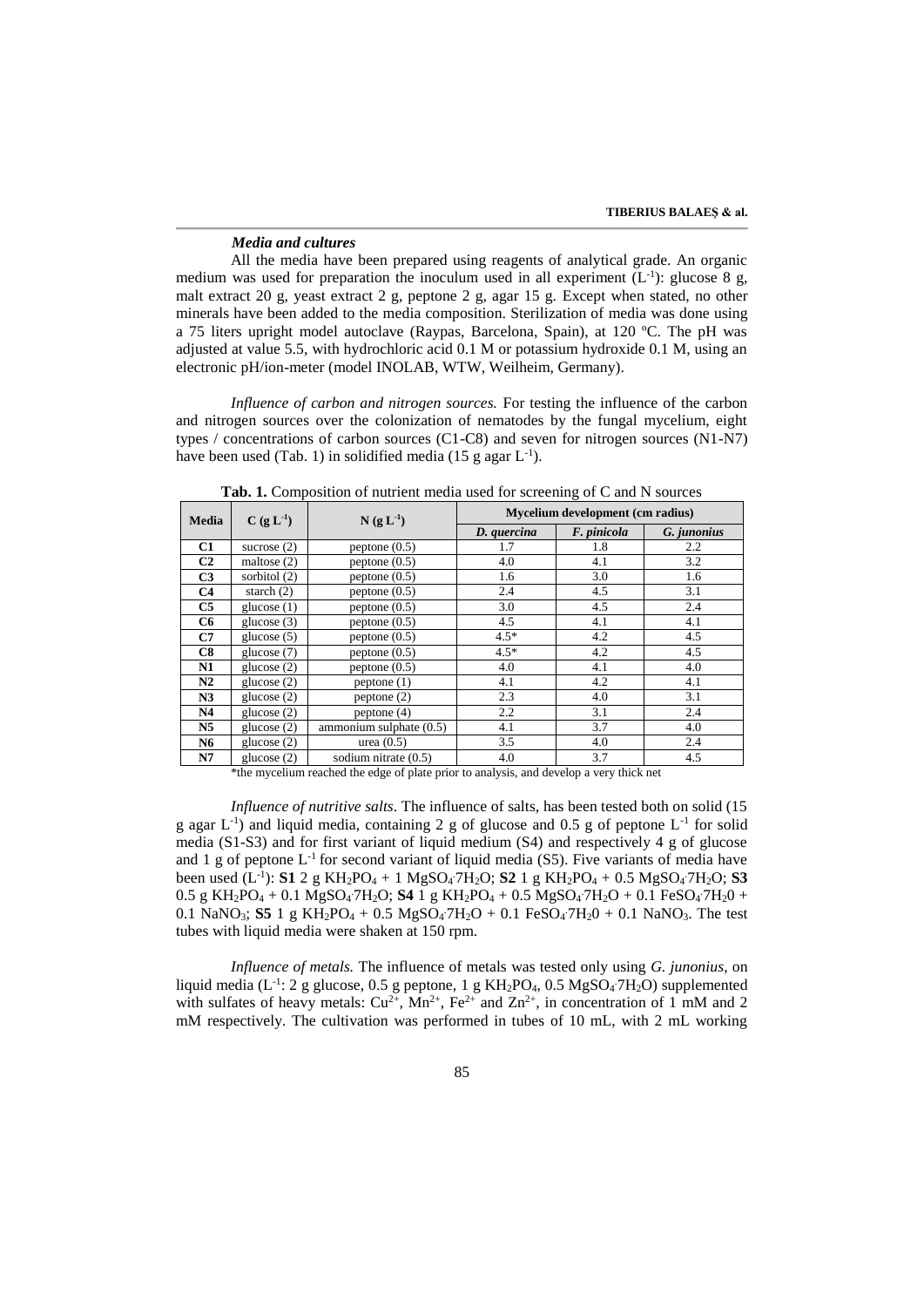volume, and the addition of nematodes have been done after 7 days of incubating fungi. The control consisted in fungi-free medium with nematodes.

*Influence of inoculum quantity*. To assess the optimum quantity of inoculum, for the colonization / nematicidal effect to occur, and for establishing economical variants of media for fungal cultivation, three types of media have been used  $(L^{-1})$ : A: 2 g glucose + 0.5 g peptone; B: 2 g sucrose + 0.5 malt extract; C: 10 g sucrose + 5 g malt extract. The sucrose and malt extract used, were cheap supplements acquired from commerce, as food sugar for human consumption and malt extract for beverages. Nematodes were added as a suspension of 0.1 mL, containing 1000 individuals. In order to keep the pH at an approximately constant value, a lactate buffer of 0.05 M, 5.5 pH was used. Quantities of inoculum from 0.1 to 1 mL were used.

Each sample / combination on Petri dishes were made in three replicate, while on test tubes five replicates were used for each. The plates / test tubes have been incubated in the dark at 25 ºC, for 7 days before suspensions with nematodes being added.

The inoculation of Petri dishes have been achieved using agar plugs of 11 mm diameter, taken from actively growing colonies (2 weeks old cultures, grown on the inoculum medium) and placed in the center of each Petri dishes. 0.1 mL of nematodes suspension (1000 nematodes) has been pulverized after 7 days of incubation, on the surface of each Petri dishes, then being analyzed for 15 days further. Controls, consisting of Petri dishes inoculated with nematodes but with no fungi, were used for each type of media. From the three fungal species tested, *G. junonius* was selected as the most efficient species, and used further in experiments. For test tubes, inoculation was performed using mycelium grown on liquid medium (the inoculum medium described above, without agar) for two weeks and homogenized thereafter using a Heidolph Homogenizer, at 9000 rpm.

# *Analytical methods and measurements*

The effect of fungal mycelium over the viability of nematodes was assessed after 7 days of co-incubation (after nematodes addition to experimental variants). Visual observation made both under the stereomicroscope (stereomicroscope SZM2 Optika, at a magnification of 20-45x) and at microscope using glass slides (phase contrast microscope NIKON, at a magnification of 200-1000x) were made, and the viability of nematodes was tested by mechanically stimulating the bodies with a very thin needle. The degree of nematodes colonization by fungal mycelium was assessed visually, after staining. Pictures have been taken using a photo camera at all stages.

## *Pots experiment*

A total number of 10 pots filled with a mixture of 6:3:1 clay-sand-peat, pH 7.2, sterilized through autoclaving at 120 °C, 20 minutes. Seeds of *Lycopersicum esculentum* "ClaussF1" variety were placed in the pots, and after 14 days from the germination, the substrate was inoculated with root-knot nematodes from *Meloidogyne incognita* species, 80 individuals (second stage juveniles,  $J_2$ ) per pot. From these pots, five were co-inoculated with tested fungi (*G. junonius* cultivated on liquid medium for inoculum, as described above) and five remained un-inoculated and used as control. After 20 days of cultivation of nematodes-inoculated tomatoes, the nematodes extraction from soil was performed using the Cobb's method, through sieving and decantation and afterwards using the Baermann modified method [Southey, 1985]. The nematodes were collected in aqueous suspension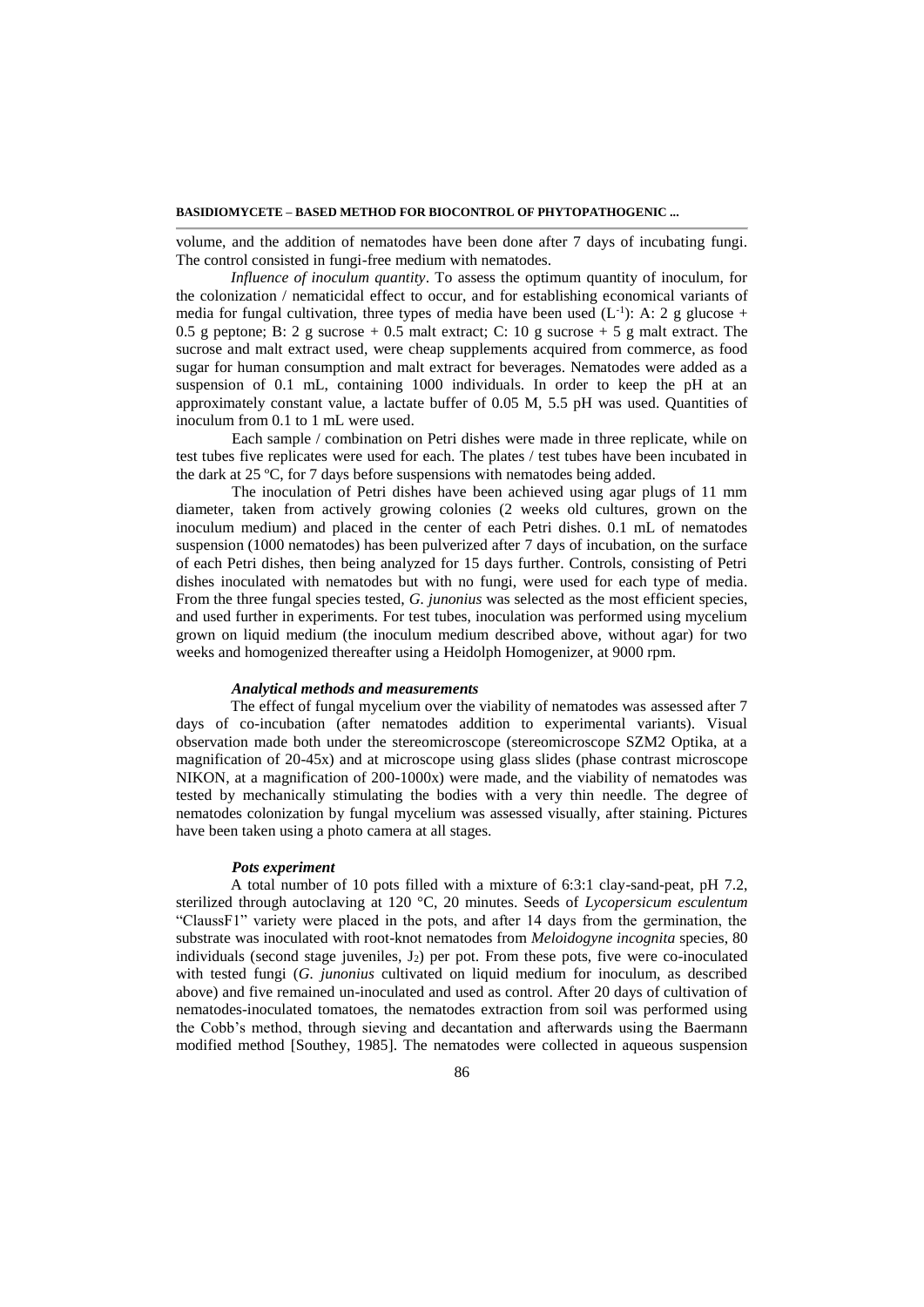during no more than three days, numbered on counting dish, using a binocular stereomicroscope (Leica MZ95). The features of roots and the morphological aspect of juveniles were also analyzed.

#### *Data interpretation and calculations*

The rate of fungal colonization of nematodes bodies and viability of nematodes was evaluated under the microscope by randomly choosing seven squares of one  $\text{cm}^2$  for each Petri dishes and counting the nematodes in designated area, or by taking 0.1 mL of liquid for samples in liquid media. For each Petri dishes, 200-250 nematodes were observed and analyzed. The data presented in current paper represents the mean value for all the replicates of each sample (after normalizing and eliminating from calculation the values with a high standard deviation). The finally obtained value for each set was considered the percentage of mortality / colonization.

# **Results and discussion**

Many lignicolous basidiomycete species kill and colonize invertebrates when nutrients availability is very low. Among these basidiomycete species, some have particular adaptations for actively capturing insect larvae and worms, especially nematodes. Synthesis of compounds with nematicidal activity is another mechanisms involved in capturing nematodes for using their cadavers as sources of nutrients. As it can be observed in the Fig. 1 (A-E) and Fig. 2 (A-E), the nematodes cadavers are being gradually colonized by fungal hyphae until the total degradation of cadavers occur.

*Influence of carbon and nitrogen sources.* In order to optimize the process and to develop an easy and cheap method for using these fungi against phytopathogenic nematodes, we have tested different sources of carbon and nitrogen (Tab. 1) in preparing the media. In the same time, the quantity of glucose and peptone (the two nutrients widely used in our previous study that gave good rates of both mycelium development and nematicidal effect) ranged from 1 to 7 g  $L^{-1}$  for glucose, and from 0.5 to 4 g of peptone  $L^{-1}$ .

The mycelium development varied widely. Among the sugars, maltose had the strongest stimulating effect for the three fungal species. Increased concentration of glucose lead to a very fast development of mycelium. The preferences for the nitrogen sources was different from a species to another. While peptone and sodium nitrate stimulated the mycelium development for all the fungi, urea gave positive results only for *F. pinicola* and ammonium sulfate stimulated the development for *D. quercina* and *G. junonius*. Increasing concentrations of peptone from 0.5 to 1  $g L<sup>-1</sup>$  stimulated the mycelium development and extension of it on the medium surface, but increasing the concentration above this value lead to a very slow extension of mycelium, forming a thick and dense net around the inoculation point.

These observations are very important for elaborating a biocontrol strategy for field trials, as the concentration and type of nitrogen sources are affecting positively or negatively the process. Uptaking inorganic compounds of nitrogen, such as ammonia or nitrate, is an advantage as many of the used fertilizers in agriculture contain such compounds.

The used nutrients have had a different effect over the nematicidal activity and fungal colonization of nematodes. Overall, *G. junonius* presented the strongest nematicidal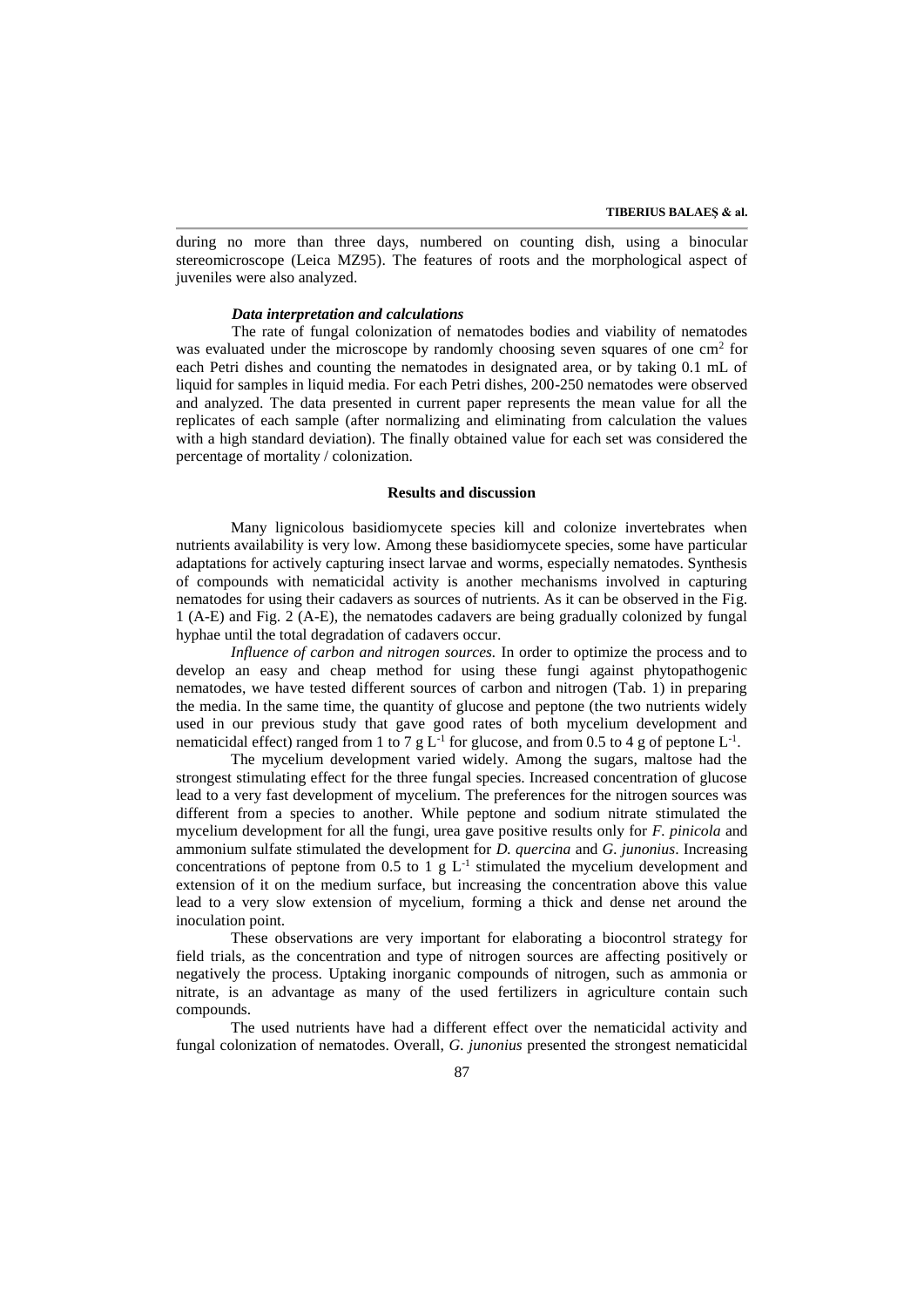effect and the highest colonization rate (Tab. 2). All the carbon sources used in quantity of  $2 g L<sup>-1</sup>$  were satisfying the fungal requirements. Although the results were different for the three fungi, on the maltose media, strong nematicidal activity was observed for all the fungi. *G. junonius* killed all the nematodes also on the medium with starch. Regarding the nitrogen sources, both ammonium sulfate and sodium nitrate gave good results concerning the nematicidal activity of fungi. For *G. junonius* was effective as well.

Concerning the colonization rate, the results were comparable, the same nutrients stimulating the process. However, the increasing concentration of peptone strongly decreased the colonization rate. As the fungi meets their nutritional requirements in the medium, no longer colonize nematodes.

Tab. 2. The effect of various C and N sources on colonisation and nematodes mortality (after 15 days of co-incubation with fungi)

| $\frac{1}{2}$<br>$\sigma$ . The abation with $\sigma$<br>--0-1 |              |            |                  |            |              |            |                |
|----------------------------------------------------------------|--------------|------------|------------------|------------|--------------|------------|----------------|
|                                                                | D. quercina  |            | F. pinicola      |            | G. junonius  |            | <b>Control</b> |
| <b>Media</b>                                                   | colonization | nematodes  | colonization     | nematodes  | colonization | nematodes  | nematodes      |
|                                                                | $\%$         | mortality% | $\%$             | mortality% | $\%$         | mortality% | mortality%     |
| C1                                                             | $\Omega$     | 68         | $\Omega$         | 55         | 11           | 92         | 17             |
| C <sub>2</sub>                                                 | 14           | 59         | 13               | 71         | 26           | 100        | 16             |
| C <sub>3</sub>                                                 | $\mathbf{0}$ | 19         | 12               | 71         | $\mathbf{0}$ | 89         | 17             |
| C <sub>4</sub>                                                 | 15           | 38         | $\boldsymbol{0}$ | 28         | 31           | 100        | 15             |
| C <sub>5</sub>                                                 | 8            | 12         | 11               | 49         | 14           | 93         | 16             |
| C6                                                             | 26           | 59         | 27               | 56         | 61           | 100        | 15             |
| C7                                                             | 31           | 61         | 36               | 62         | 56           | 100        | 17             |
| C8                                                             | 30           | 60         | 34               | 61         | 31           | 100        | 16             |
| N1                                                             | 17           | 49         | $\Omega$         | 49         | 78           | 100        | 17             |
| N2                                                             | 15           | 47         | 12               | 42         | 49           | 88         | 16             |
| N3                                                             | 11           | 40         | 10               | 36         | 37           | 67         | 16             |
| N <sub>4</sub>                                                 | $\mathbf{0}$ | 36         | $\theta$         | 22         | $\mathbf{0}$ | 25         | 14             |
| N <sub>5</sub>                                                 | 16           | 62         | 54               | 62         | 17           | 100        | 17             |
| N6                                                             | 8            | 25         | $\mathbf{0}$     | 21         | $\mathbf{0}$ | 79         | 18             |
| N7                                                             | 15           | 64         | 16               | 63         | 16           | 100        | 17             |

*Influence of nutritive salts.* Ions such as  $Mg^{2+}$ ,  $K^+$  and  $PO_4^{3-}$  are important for both plant and fungal development. Although less important,  $SO_4^2$  is also required in sufficient concentration for fungi to grow. In agricultural practices, magnesium, potassium and phosphorus are usually added as fertilizers if the soil do not contain such minerals in adequate concentrations. In this study, we have tested the influence of these minerals, added as salts in nutritive media. For liquid media, other two salts – iron sulfate and sodium nitrate have been added in small concentrations.

It can be observed from the results that, except the case of *F. pinicola*, increasing concentration of minerals led to significantly decreasing the colonization rate (Tab. 3), while the nematicidal activity remained constant. This phenomenon suggests that fungi are colonizing nematodes cadavers not only for sugars and nitrogen compounds, but also for essential minerals.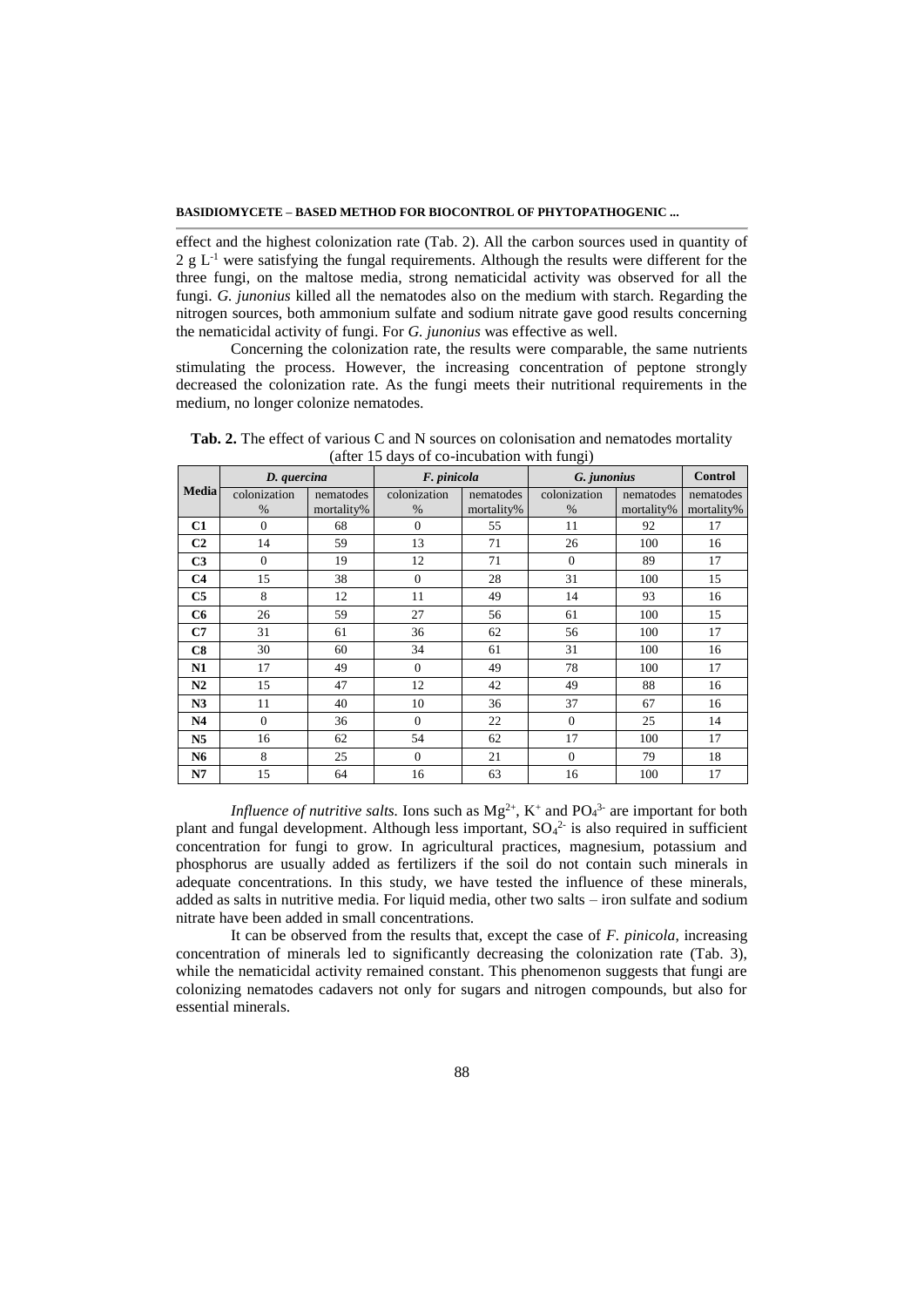#### **TIBERIUS BALAEŞ & al.**

| $\mathcal{\sigma}$ |               |                         |               |                         |               |                         |                         |
|--------------------|---------------|-------------------------|---------------|-------------------------|---------------|-------------------------|-------------------------|
|                    | D. quercina   |                         | F. pinicola   |                         | G. junonius   |                         | <b>Control</b>          |
| Media              | colonization% | nematodes<br>mortality% | colonization% | nematodes<br>mortality% | colonization% | nematodes<br>mortality% | nematodes<br>mortality% |
| S1                 | 25            | 58                      |               | 62                      | 43            | 100                     |                         |
| S <sub>2</sub>     |               | 59                      |               | 37                      | 54            | 100                     | 10                      |
| S <sub>3</sub>     |               | 59                      |               | 37                      | 55            | 100                     | 10                      |
| <b>S4</b>          |               |                         |               | 39                      | 39            | 100                     |                         |
| S5                 |               | 20                      |               | 50                      |               | 90                      |                         |

**Tab. 3.** Mortality of nematodes on solid (S1-S3) and liquid (S4-S5) media supplemented with nutritive salts (after 15 days of co-incubation with fungi)

For liquid media (with previously mentioned minerals in concentration equal to the richest solid medium) *D. quercina* and *F. pinicola* presented the highest activity on the medium with higher concentration of glucose and peptone, while *G. junonius* did the opposite. As already stated, for the fungal metabolisms to be switched in the direction of using invertebrates as sources of nutrients, it is very important that in the substratum these fungi develop, there are enough nutrients for mycelium to grow, but in concentration small enough to represent a limitative factor.

*Influence of heavy metals ions.* In agriculture, there are frequently used pesticides that contain ions of heavy metals, particular fungicides. The cupric fungicides were historically used. Considering that for biocontrol strategy fungi will be applied as a liquid inoculum to soil, it is very important that these fungi resist to the concentration of heavy metals as high as in the agricultural soils. In this respect, the strain that presented the highest activity, *G. junonius*, was further tested for its resistance to heavy metals. As it can be observed in the Tab. 4, addition of copper and zinc manifested o strong inhibitory effect over the mycelium development and nematicidal activity as well. Iron and manganese ions had a stimulating effect and gave positive results, especially on the media with higher concentration of these ions (2 mM). Other researchers [CAMPOS & al. 2009] have proved that *G. junonius* is a metal accumulator, meaning that it resists to high levels of metals. The results suggest that when applying fungi as biocontrol agents, the use of chemical compounds containing copper or zinc should be limited.

| ັ                             |                                                   |                         |                            |  |  |
|-------------------------------|---------------------------------------------------|-------------------------|----------------------------|--|--|
|                               | plates inoculated with <i>Gymnopilus junonius</i> | Control                 |                            |  |  |
| <b>Metals</b>                 | fungal development                                | nematodes<br>mortality% | nematodes<br>mortality $%$ |  |  |
| $1mM Cu2+$                    | weak                                              | 20                      | 16                         |  |  |
| $1 \text{mM} \text{ Mn}^{2+}$ | strong                                            | 55                      | 9                          |  |  |
| $1mM Fe2+$                    | strong                                            | 85                      | 18                         |  |  |
| $1mM Zn^{2+}$                 | weak                                              | 12                      |                            |  |  |
| $2mM Cu2+$                    | no development                                    | 25                      | 25                         |  |  |
| $2mM$ Mn <sup>2+</sup>        | strong                                            | 95                      | 17                         |  |  |
| $2mM Fe2+$                    | strong                                            | 100                     | 30                         |  |  |
| $2mM Zn^{2+}$                 | weak                                              | 13                      |                            |  |  |

**Tab. 4.** Mortality of nematodes on media supplemented with heavy metals (after 15 days of co-incubation with fungi)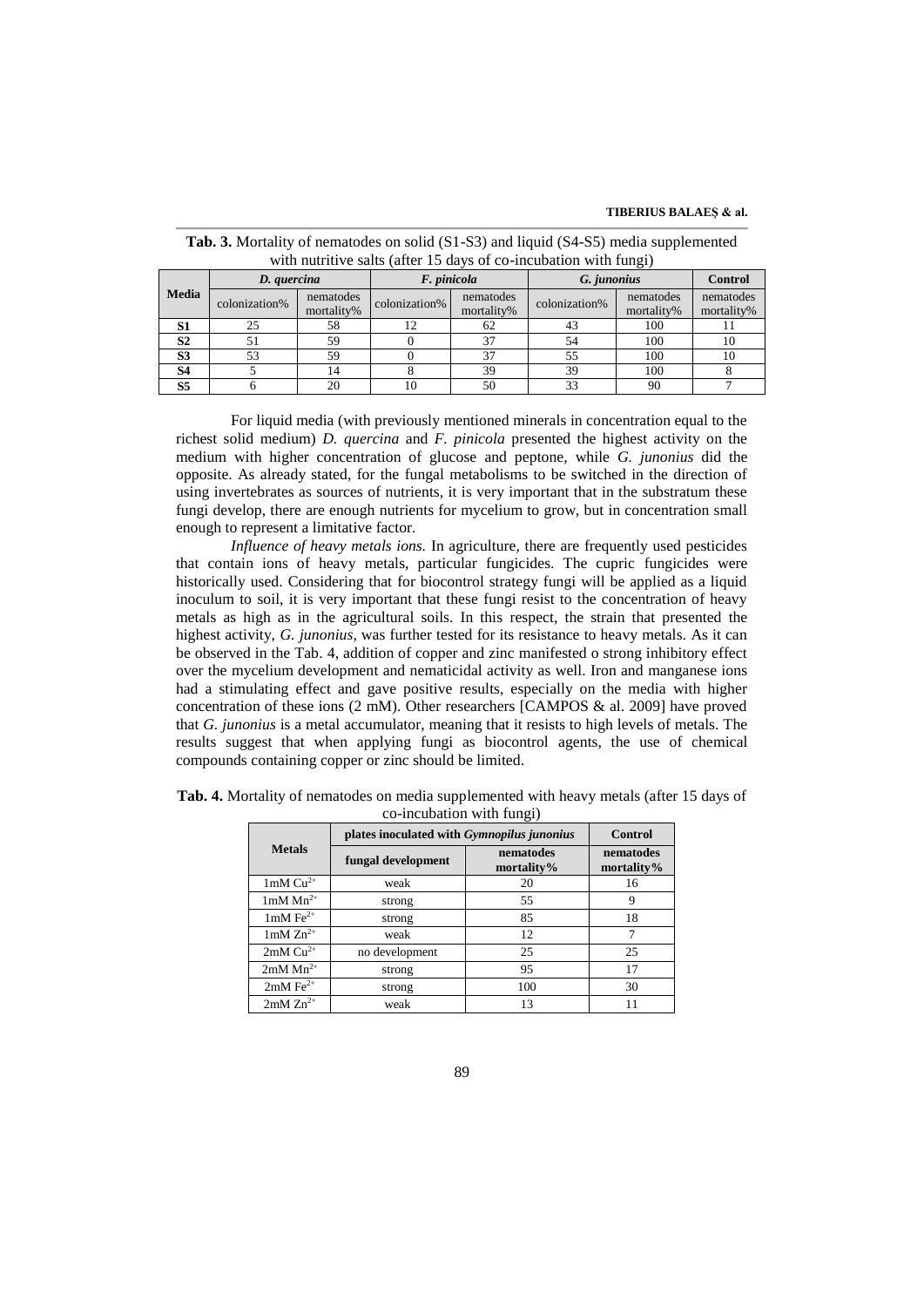*Pots experiment.* In order to test the nematicidal activity of fungi in laboratory simulated agricultural condition, plants of tomatoes infected with phytopathogenic nematodes were treated with liquid inoculum of *G. junonius.* We have used five pots for control and five for fungi-inoculated plants, with 80 individual of nematodes in each pot (Tab. 5). After incubation time, the average number of individuals were recovered on pots inoculated with fungi was approximatively three time lower that the number recovered from control pots, showing a significant nematicidal activity of *G. junonius*'s mycelium. The treated (with fungi) and un-treated plants did not look different (there was any significant evidence of the nematodes attack), due to the small incubation period (20 days). For severe symptoms to occur in attacked plant an entire generation of nematodes (60 days) should develop. The nematodes obtained from control pots, through extraction, at the end of the experiment were in the pre-adult stage (J3 and J4), meaning their life cycle was normal, and not affected by the culture condition, but individuals on treated pots were affected by the presence of fungi. The strong decrease of nematodes' number on the treated pots is an evidence of *G. junonius* efficiency in controlling nematodes.

The possible involved mechanisms might be the production of nematicidal compounds, as different authors [KAYANO & al. 2004; KUSANO & al. 1986] observed the production of gymnopilins, gymnoprenols and other related compounds, with different physiological action on animals, such as cytotoxicity against human tumor cell lines [KIM & al. 2012] or mobilization of  $Ca^{2+}$  from nervous cells [MIYAZAKI & al. 2012]. In the same time, other species from family Strophariaceae, such as *Stropharia rugosoannulata*, are nematophagous [LUO  $\&$  al. 2006] and there is a possibility of these mechanisms to occur in the case of *G. junonius* as well.

| Type of<br>experiment | Pot            | <b>Initial number</b><br>of juveniles<br>(J2) | <b>Final number of</b><br>juveniles $(J2)$ | <b>Examination of</b><br>nematodes                                             | <b>Symptoms</b><br>on tomatoes |
|-----------------------|----------------|-----------------------------------------------|--------------------------------------------|--------------------------------------------------------------------------------|--------------------------------|
| with                  |                | 80                                            | 16                                         | The<br>cuticle<br>thinned,                                                     | Small                          |
| J. junonius           | $\overline{c}$ | 80                                            | 18                                         | abnormal positions, faint<br>stylet, granulations on<br>digestive tube         | zoocecidia in<br>formation     |
|                       | 3              | 80                                            | 29                                         |                                                                                |                                |
|                       | 4              | 80                                            | 21                                         |                                                                                |                                |
|                       | 5              | 80                                            | 19                                         |                                                                                |                                |
|                       | average        | 80                                            | 20.6                                       |                                                                                |                                |
| without               |                | 80                                            | 68                                         | Strong movements for                                                           | Small                          |
| fungi                 | $\overline{c}$ | 80                                            | 71                                         | advancing, prominent<br>stylet,<br>retractile, the<br>hyaline part of the tail | zoocecidia in<br>formation     |
|                       | 3              | 80                                            | 55                                         |                                                                                |                                |
|                       | $\overline{4}$ | 80                                            | 63                                         | prominent                                                                      |                                |
|                       | 5              | 80                                            | 59                                         |                                                                                |                                |
|                       | average        | 80                                            | 63.2                                       |                                                                                |                                |

**Tab. 5.** The effect of *G. junonius* inoculum addition on the tomatoes inoculated with *Meloidogyne incognita* (after 15 days of fungal inoculum addition)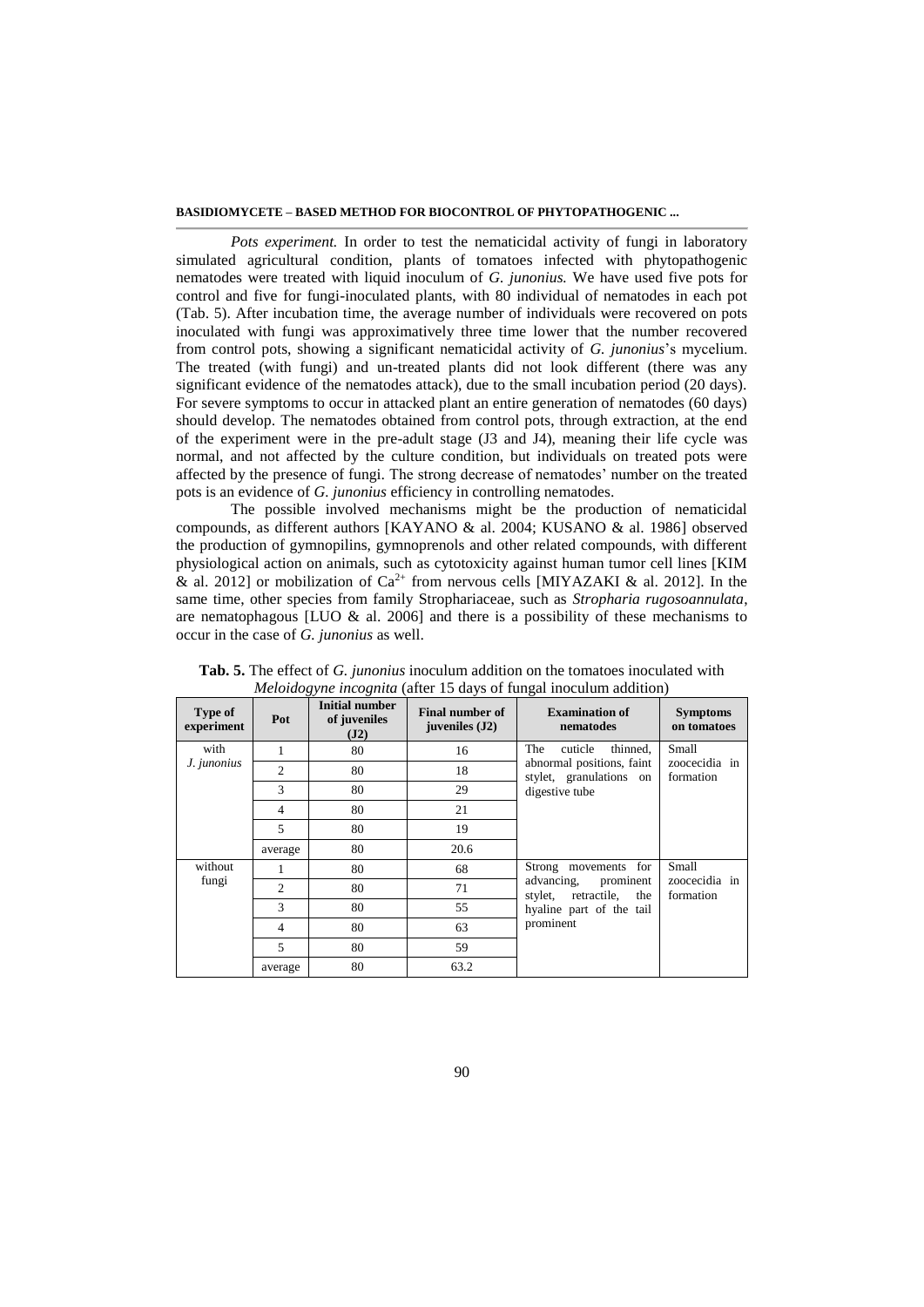| and $\frac{1}{2}$ day of co-incubation, |                      |          |          |  |  |  |
|-----------------------------------------|----------------------|----------|----------|--|--|--|
| Inoculum                                | Type of medium       |          |          |  |  |  |
| quantity $(mL)^*$                       | medium A             | medium B | medium C |  |  |  |
|                                         | nematodes mortality% |          |          |  |  |  |
| 0.1                                     | 53                   | 22       | 30       |  |  |  |
| 0.2                                     | 75                   | 27       | 48       |  |  |  |
| 0.4                                     | 92                   | 39       | 51       |  |  |  |
| 0.6                                     | 100                  | 52       | 100      |  |  |  |
| 0.8                                     | 100                  | 100      | 100      |  |  |  |
| 1.0                                     | 100                  | 100      | 100      |  |  |  |
| control                                 | 20                   | 18       | 17       |  |  |  |

**Tab. 6.** The mortality of nematodes in dependence of *G. junonius* inoculums quantity (after 1 day of co-incubation)

\*out of a total mixture of 2 mL (inoculum, fresh medium and 100 μL nematodes suspension)

*Influence of inoculum's quantity.* After one day of incubation, a quantity of inoculum as high as  $0.6 \text{ mL}/2 \text{ mL}$  (30%) was enough for killing all the nematodes. Considering the short period for incubation, the involved mechanism should be of biochemical type, as no colonization occur. Concerning the media used in this experiment, the standard medium was the most effective, but also the cheap variants gave positive results, especially on the C medium, rich in nutrients, where mycelium developed very strong. There are necessary additional studies for testing the chemical compounds with nematicidal activity, purifying and researching for understanding the conditions in which these compounds present the nematicidal activity.

#### **Conclusions**

The tested fungi are colonizing nematodes when nutrients are available in low quantity. This property gives the possibility of using fungi in biological control strategies.

*G. junonius* presented the highest nematicidal activity and was effective in simulated conditions of plants attacked by nematodes.

The chemical compounds used as fertilizers in agriculture have a positive effect over the process if they are not used in very large quantities.

The tolerance to the high concentrations of iron and manganese ions of *G. junonius* is an advantage and recommends the use of this species in biocontrol of nematodes. However, the concomitant usage of fungicides or compounds containing copper or zinc should be avoided.

The proved biochemical mechanism involved in the process is very important and can lead to isolation and purification of the active compound for using it in biocontrol. In this respect, additional studies are required for completely understanding the mechanisms.

#### **Acknowledgements**

This work was supported by the strategic grant POSDRU/159/1.5/S/133391, Project "Doctoral and Post-doctoral programs of excellence for highly qualified human resources training for research in the field of Life sciences, Environment and Earth Science" co-financed by the European Social fund within the Sectorial Operational Program Human Resources Development 2007–2013".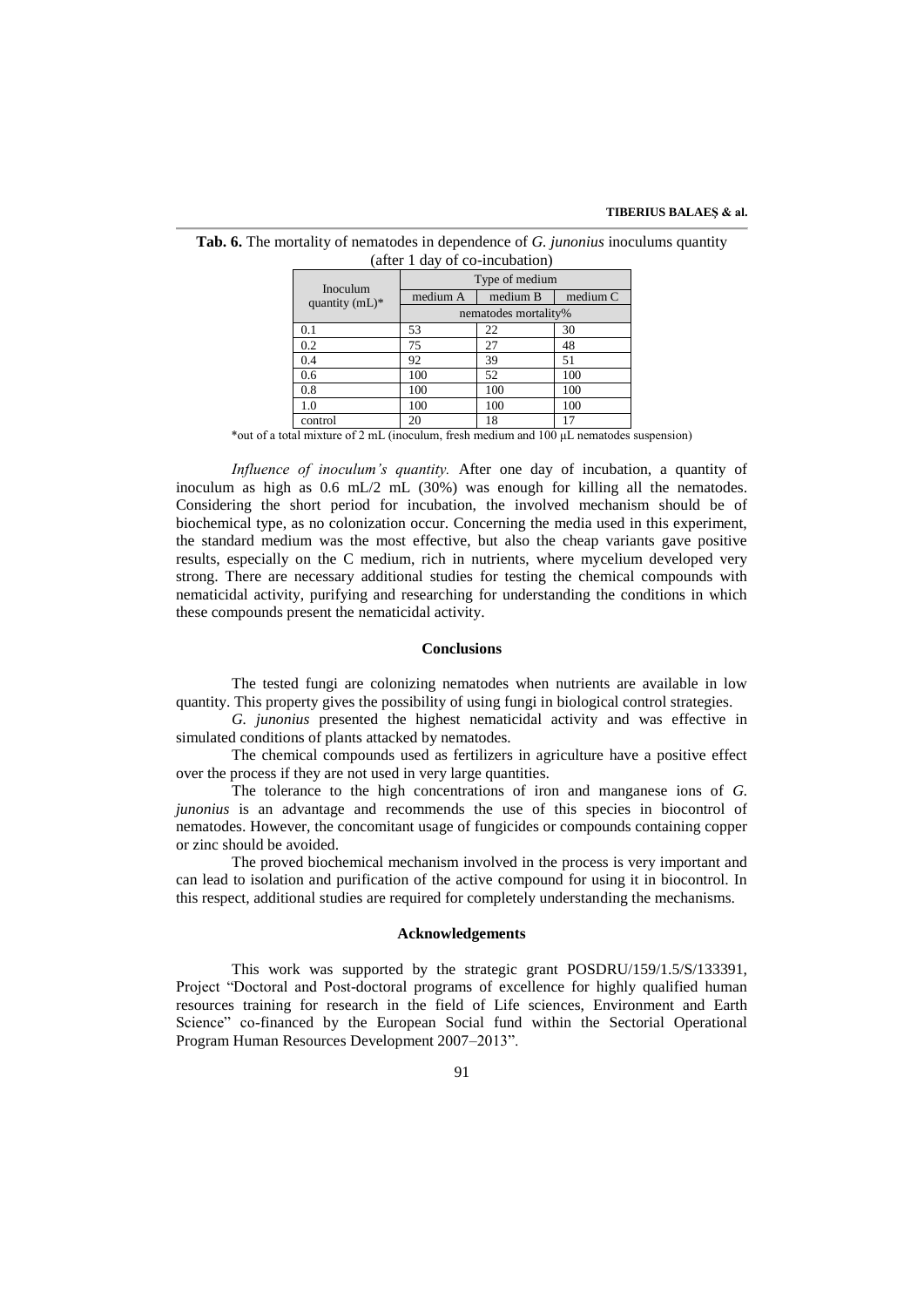

**Fig. 1.** Colonisation of nematode's bodies: A and B – initial stages of infection, stereomicroscope image, 25x; C and D – the end of colonisation and degradation, stereomicroscope image, 25x; E and F – different stages of colonisation, phase contrast microscope image, after Acid Fucsine staining, Microscope 400x.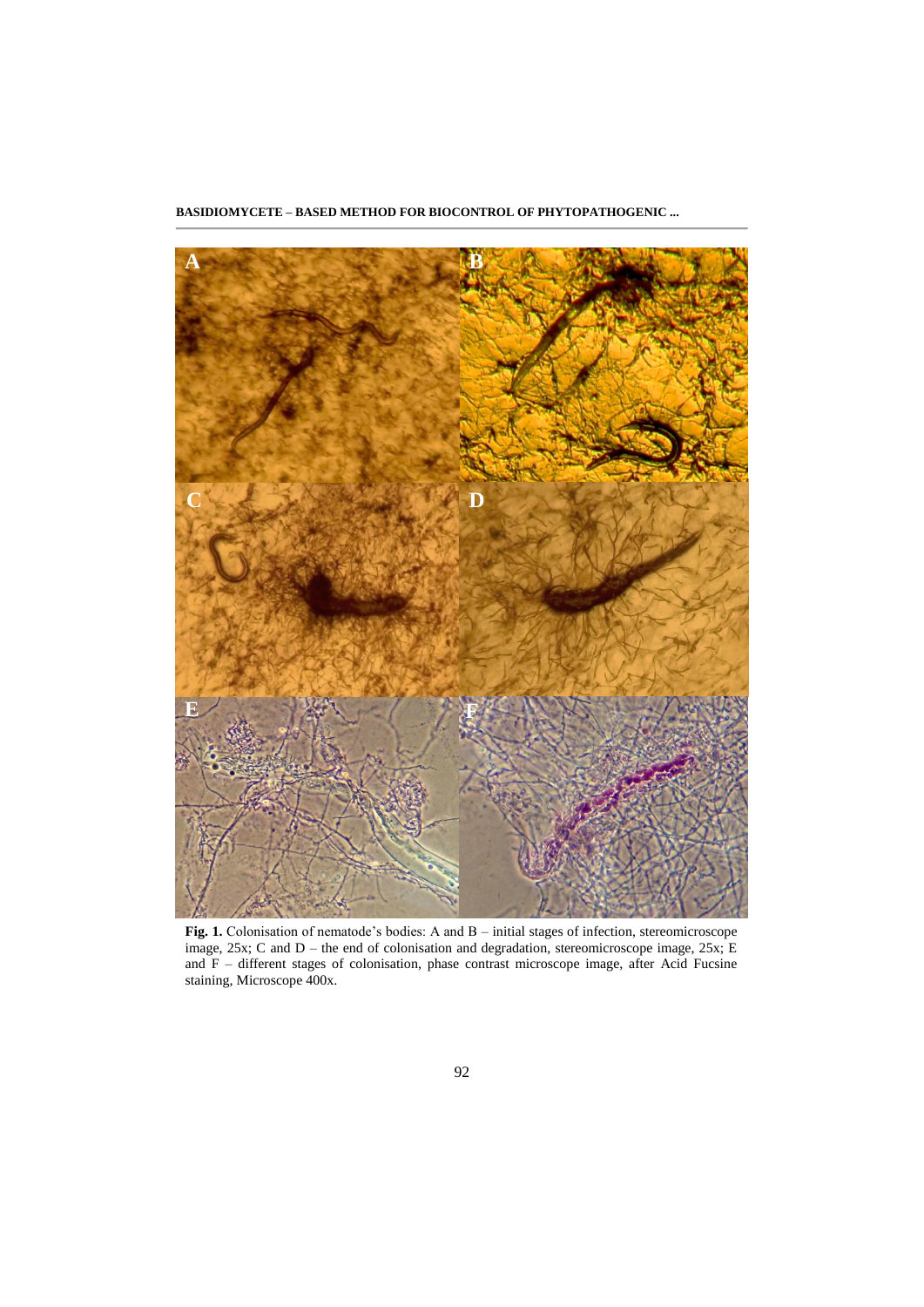**TIBERIUS BALAEŞ & al.**



**Fig. 2.** Fungal degradation of nematode's bodies: A and B – phase contrast microscope image, after Methyl Blue staining,  $400x$ ;  $C - F -$  upright normal microscope image, Congo red staining, Microscope 400x.

## **References**

AL-FATIMI M., SCHRÖDER G., KREISEL H. & LINDEQUIST U. 2013. Biological activities of selected basidiomycetes from Yemen. *Pharmazie.* **68**: 221-226.

BALAEŞ T. & TĂNASE C. 2012. Culture description of some spontaneous lignicolous macromycetes species. *J. Plant. Develop.* **19**: 83-98.